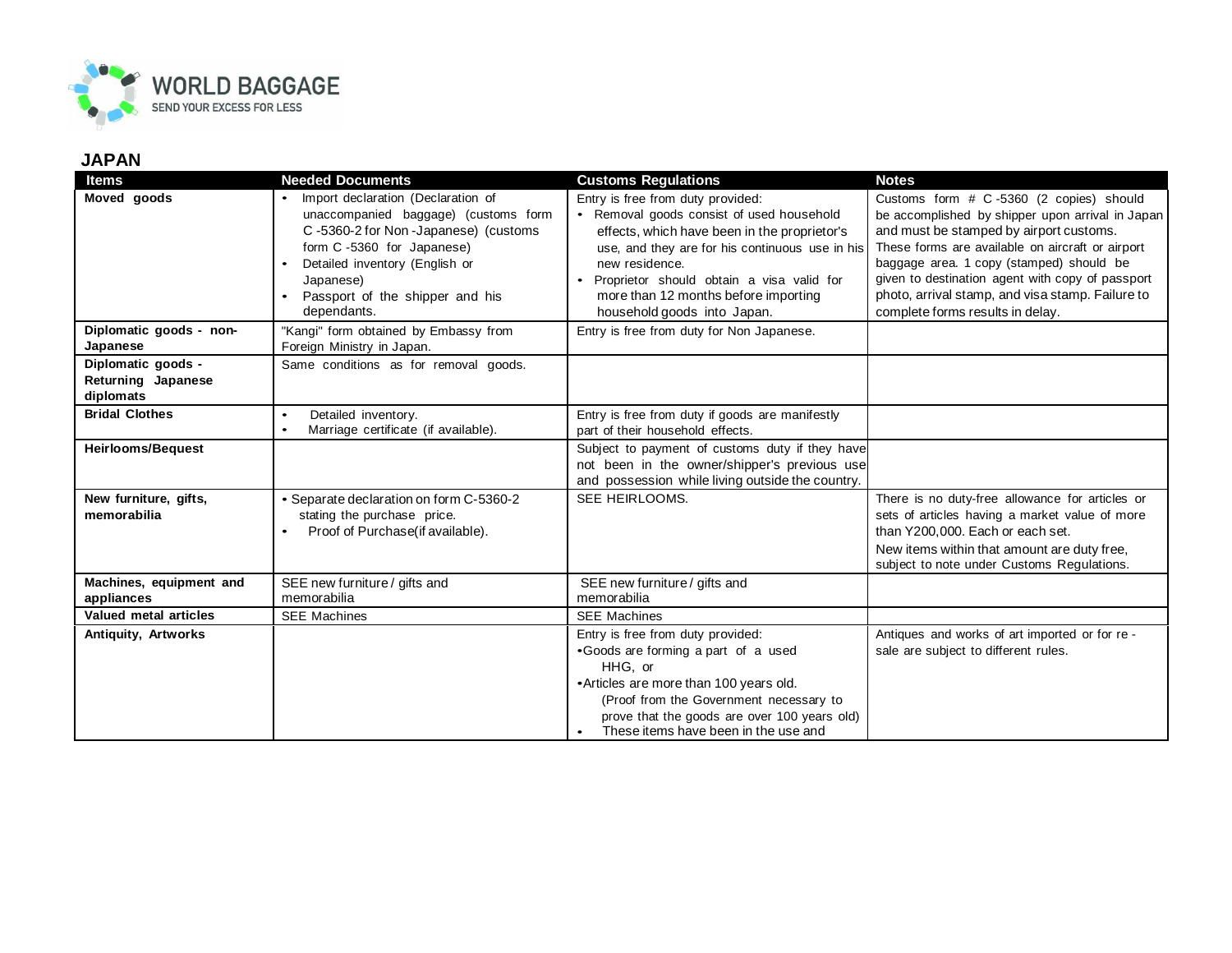

## **JAPAN**

| <b>Items</b>                             | <b>Needed Documents</b>                                                                                                                                                                                                                            | <b>Customs Regulations</b>                                                                                                                                                                                                                                                                                                               | <b>Notes</b>                                                                                                                                                                                                                                                                          |
|------------------------------------------|----------------------------------------------------------------------------------------------------------------------------------------------------------------------------------------------------------------------------------------------------|------------------------------------------------------------------------------------------------------------------------------------------------------------------------------------------------------------------------------------------------------------------------------------------------------------------------------------------|---------------------------------------------------------------------------------------------------------------------------------------------------------------------------------------------------------------------------------------------------------------------------------------|
|                                          |                                                                                                                                                                                                                                                    | possession of the owner for more than<br>12 months and are not for re-sale.                                                                                                                                                                                                                                                              |                                                                                                                                                                                                                                                                                       |
| Mopeds, motorcycles,<br><b>Motorcars</b> | • Customs declaration form C-5360-2<br>(original).<br>Proof of Purchase<br>$\bullet$<br>Alien Registration (copy).<br>$\bullet$<br>Passport<br>$\bullet$<br>•Application for free from Duty (as<br>Household effects, same 3 sheets,<br>Original). | Liable to 5% tax, which applies even to use<br>motorcars etc. Duty free entry is available when<br>application is made and all required<br>documents are prepared.                                                                                                                                                                       | Must be declared on form 5360 -2 upon the<br>shipper's entry into Japan or duty will be<br>assessed.<br>May have to be modified to meet Japanese<br>exhaust emission and safety regulations.<br>The "shaken" fee is very expensive for foreign<br>cars to be examined and registered. |
| Camping cars                             | <b>SEE Motorcycles</b>                                                                                                                                                                                                                             | <b>SEE Motorcycles</b>                                                                                                                                                                                                                                                                                                                   |                                                                                                                                                                                                                                                                                       |
| <b>Motor boats</b>                       | Alien registration.                                                                                                                                                                                                                                | Liable to 5% tax, which applies even to used<br>motorboats. Duty-free entry is available if:<br>.Documents show that the motor boat has<br>been in the owner's use and possession<br>abroad for more than 12 months<br>•The owner has a visa valid for more than<br>12 months<br>•The motorboat is not sold for 2 years after<br>import. |                                                                                                                                                                                                                                                                                       |
| Liquor                                   | Separate declaration on form C-5360-2<br>stating quantity.                                                                                                                                                                                         | If declared, three bottles are free from duty, per<br>person aged 20 years or more.                                                                                                                                                                                                                                                      | Duty tax:<br>Wine Y150/bottle (750 cc)<br>Gin/liquor Y375/bottle (750 cc)<br>Whisky Y675/bottle (750cc)<br>Brandy Y630/bottle (700 cc)                                                                                                                                                |
| <b>Tobacco products</b>                  | <b>SEE Alcohol</b>                                                                                                                                                                                                                                 | If declared, 400 cigarettes and 100 cigars (pc.)<br>are free from duty per person aged 20 yrs or up                                                                                                                                                                                                                                      | If the combined weight of cigarettes, cigars, and<br>other tobacco does not exceed 500 grams,<br>these may also be admissible free of duty.                                                                                                                                           |
| Weapons                                  |                                                                                                                                                                                                                                                    | Importation not allowed                                                                                                                                                                                                                                                                                                                  | For Japanese antique swords, importation is<br>permitted under certain regulations.                                                                                                                                                                                                   |
| Dogs, cats                               | Proof of vaccination (vaccination<br>$\bullet$<br>against rabies) (required for dogs only)<br>Copy of Health certificate.                                                                                                                          |                                                                                                                                                                                                                                                                                                                                          | This certificate of vaccination must be dated not<br>less than 30 days but not more than 6 months<br>before the entry into Japan.                                                                                                                                                     |